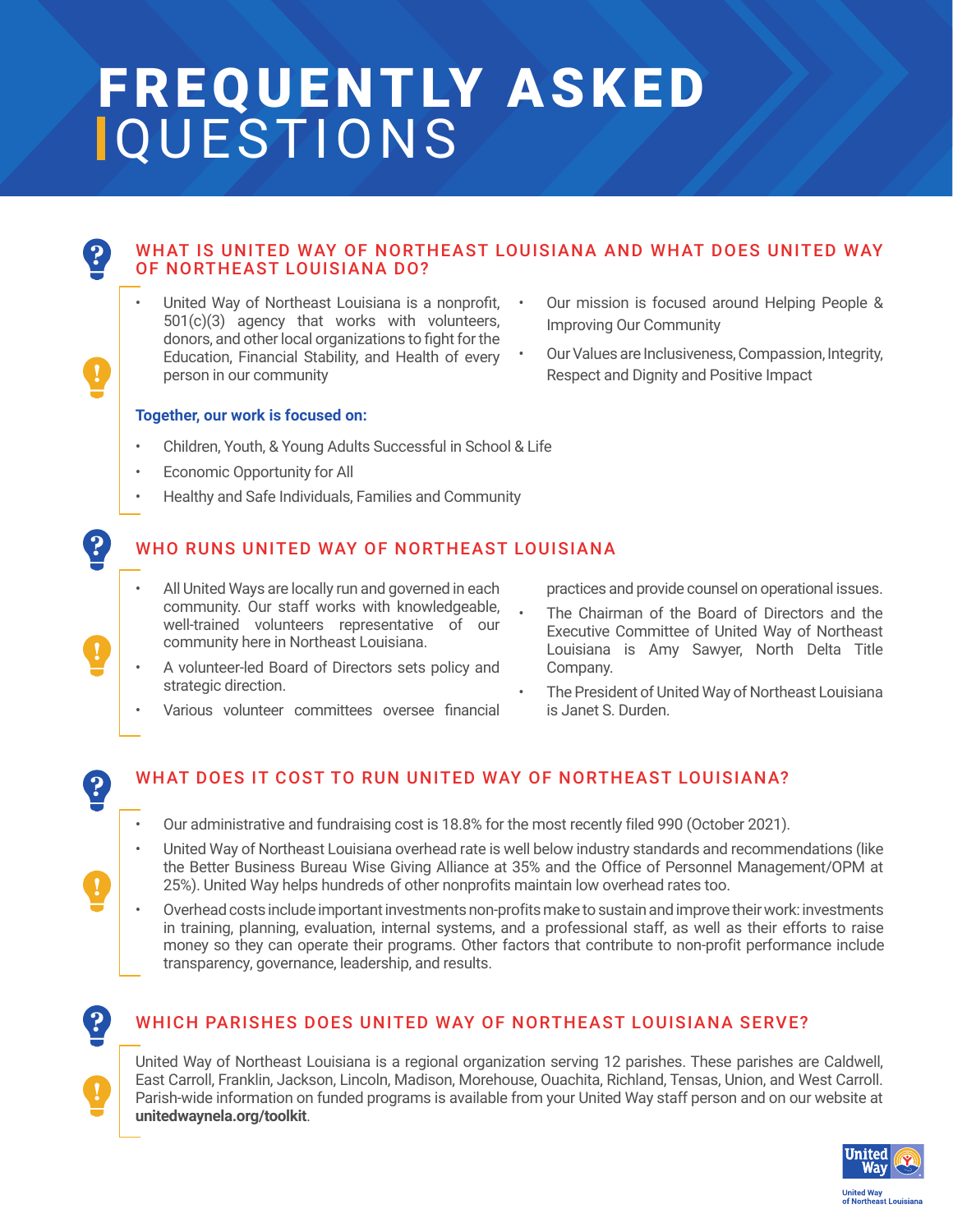#### WHAT IS UNITED WAY WORLDWIDE AND HOW IS OUR LOCAL UNITED WAY RELATED TO IT?

United Way Worldwide is the leadership and support organization engaged in nearly 1800 communities across more than 40 countries and territories. It provides national media advertising including television Public Service Announcement broadcast during the NFL football season. It also sets national impact goals and provides brand leadership for local United Ways. Use of the United Way logo is based on United Way Membership Requirements regarding governance and fiscal accountability. In addition, United Way Worldwide conducts a vast array of research to assist member organizations in the development and implementation of their local community impact agenda. United Way Worldwide DOES NOT provide funding of any kind to any program, organizations, or any local United Way. United Way of Northeast Louisiana pays 1.5% of its annual campaign dollars to United Way Worldwide for dues.

# HOW ARE DOLLARS RAISED ALLOCATED IN THE COMMUNITY?

When you give your undesignated gift to United Way of Northeast Louisiana, you are allowing local volunteers, representing all segments of the community, to determine how to invest the money in the issues and areas that need it most, ensuring our work is both focused on our community's aspiration and achieving measurable results. The recommendations for funding are reviewed and approved by our volunteer Board of Directors.

# WHAT'S THE DIFFERENCE BETWEEN AN UNDESIGNATED AND DESIGNATED GIFT?

An undesignated gift takes advantage of United Way of Northeast Louisiana's thorough, research-based

program selection that gets the money to the issues and areas that need it most. You can also choose to direct your gift to any of our Community Impact Initiatives or collaborations centered around our work in Education, Financial Stability, and Health.

#### **By completing a Specific Care Form and submitting it with the pledge for, a designated gift restricts your gift to a specific 501(c)3 non-profit health and human service agency:**

• Designated gifts must be \$100 or greater.

 $\left| \boldsymbol{P} \right|$ 

 $\ddot{\mathbf{?}}$ 

 $\ddot{\mathbf{?}}$ 

 $\mathbf{P}$ 

- Gifts of less than \$100 will be directed to the general fund.
- These gifts will be adjusted for pledge loss and an administrative fee.
- Specific Care Forms must be turned in to your Campaign Coordinator with the pledge amount and signed by the donor along with address and or email address by February 15th to be honored.

# HOW IS UNITED WAY OF NORTHEAST LOUISIANA ACCOUNTABLE TO ITS DONORS?

United Way of Northeast Louisiana is committed to the highest standards of accountability and transparency when investing donor dollars. As a matter of practice, no single staff member is able to process any transaction from start to finish and all checks must be signed by two authorized signers. The Finance Committee and Board of Directors review financial statements monthly to ensure adherence to the budget. An independent accounting firm audit United Way of Northeast Louisiana once a year and the Audit Committee and Board of Directors must review and approve this audit each year.

Our annual reports, audits, and 990s are accessible to the public at **unitedwaynela.org/publicreporting**.

In order to receive funding from United Way of Northeast Louisiana, a partner agency program or organization must demonstrate that it is meeting strict accountability requirements:

- Be a tax exempt, non-profit corporation
- Be governed by a volunteer board whose members are elected and supported by trained, professional staff
- Have an annual, independent financial audit (Agencies with under \$100,000 in revenue may have an independent review)
- Meet reasonable standards of financial responsibility and efficiency
- Quantify or measure the changes that the agency/ program is making in the lives of the people it serves

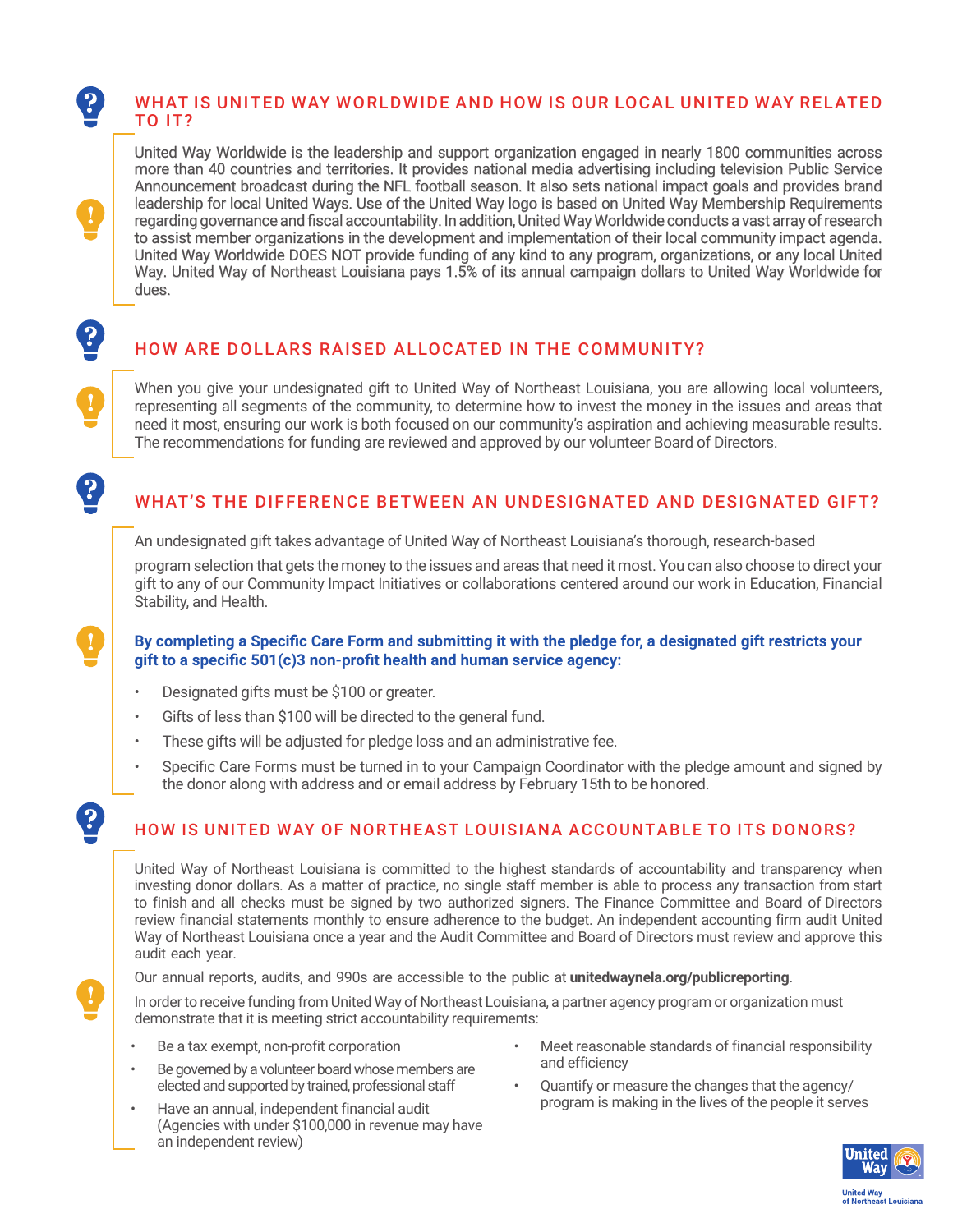# WHO IS ULTIMATELY RESPONSIBLE FOR THE PARTNER AGENCIES?

While United Way of Northeast Louisiana has standards for Partner Agencies, each agency is autonomous and is governed by a Board of Directors. The agencies determine the programs they provide to the community and their criteria for receiving services.

Agencies are not totally funded by United Way of Northeast Louisiana dollars and may depend on service or membership fees for financial support. Frequently, agencies offer sliding fee schedules so that people who are unable to pay the total fee can be charged based on their ability to pay.

#### WHY ARE SOME COMMUNITY NON-PROFITS NO LONGER UNITED WAY OF NORTHEAST LOUISIANA PARTNER AGENCIES?

Some agencies choose to discontinue their partnership with United Way of Northeast Louisiana; others do not continue to meet partnership standards and are asked to exit AFTER every effort is made to help the organization meet the partnership criteria and standards.

### HOW DOES AN AGENCY BECOME FUNDED BY UNITED WAY OF NORTHEAST LOUISIANA?

Any registered nonprofit agency in our service area that provides health and human services and is aligned with our Community Aspirations and goals identified by United Way may contact Kim Lowery, Director of Strategy (klowery@ unitedwaynela.org) to get information regarding available funding opportunities.

#### IF I KNOW SOMEONE WHO NEEDS HELP OR ASSISTANCE HOW DO I GET INFORMATION ABOUT WHAT IS AVAILABLE?

While United Way of Northeast Louisiana supports and serves our local community, we do not provide monetary assistance to individuals. The fastest and most efficient way to find out what resources are available in our community is to call 211. With just one call to 211 by cell or landline, anyone who needs help can speak with a caring, highly trained Specialist who will listen, assess their needs, offer emotional support, and get them connected to local services that could meet their needs. Call Specalists have access to a vast array of community and social service resources. For more information, visit the 211 Community Services Directory on the United Way of Northeast Louisiana website at **www.unitedwaynela.org/211**, or simply **call 211**.



 $\mathbf{P}$ 

 $\left| \mathbf{2} \right|$ 

# IS MY CONTRIBUTION TAX DEDUCTIBLE?

YES. United Way of Northeast Louisiana is a 501(c)(3) not-for-profit corporation. Donations to United Way are taxdeductible to the extent allowed by an individual's or corporation's circumstances.